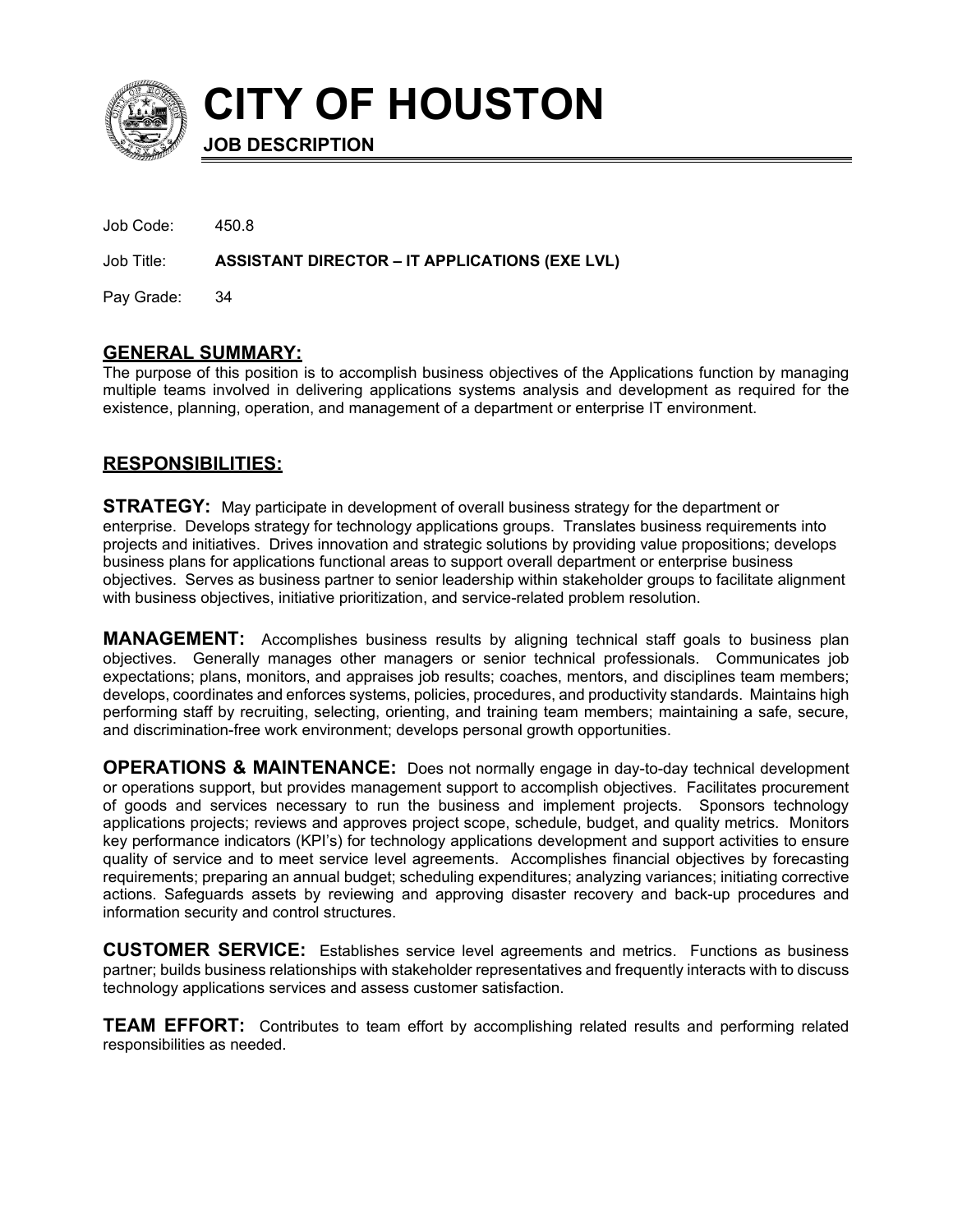#### **SPECIFICATIONS:**

**KNOWLEDGE:** Requires a Bachelor's degree in Computer Science, Management and Information Systems (MIS) or a closely related field. Strong understanding of the department's core business functions and business strategy.

**EXPERIENCE:** At least ten (10) years of experience in supporting applications for a department or enterprise IT environment that includes three (3) years managing a technology team.

**COMPLEXITY:** Work is non-standardized, highly complex and varied, and requires interpretation of technical and detailed guidelines, policies and procedures in combination. Advanced analytic ability is needed to gather and interpret data where answers can be found only after detailed analysis of many facts.

**IMPACT OF ACTIONS:** Errors in work lead to significant costs and problems, and may have minor impact on the short- term performance of the department. The incumbent generally receives general direction, working from broad goals and policies only. The individual may participate heavily in setting his/her own work objectives, and acts as an advisor to senior business leaders and CIO /Deputy CIO / CTO. Ability to pass and maintain federal security clearances may be required.

#### **SUPERVISION EXERCISED:**

**Direct Supervision:** Involves scheduling, supervision and evaluation of work, recommends personnel actions, such as hiring, terminations, pay changes of management and senior technical personnel.

**Indirect Supervision:** Often manages indirect reports associated with multi-discipline project teams and consultants.

#### **CONTACTS:**

**Internal Contacts**: Level of internal contact is primarily with Managers, Assistant Directors, Deputy Directors, and occasionally Department Directors. Interaction involves considerable explanation and persuasion leading to decision, agreement or rejection on complex issues; diplomacy is required; e.g., problem-solving discussions regarding responsibilities, finance, or work flow or to facilitate service.

**External Contacts:** Level of external contact is primarily with prominent persons such as community leaders, business and industry leaders as well as officials of government and financial agencies, media representatives and professional contacts with affiliated organizations. Interaction involves considerable explanation and persuasion leading to decision, agreement or rejection on complex issues that requires diplomacy; e.g., important contacts involving difficult matters of agreements, negotiations and controversies.

**PHYSICAL EFFORT:** The position is physically comfortable; the individual has discretion about walking, standing, etc. Operates a motor vehicle.

**WORK ENVIRONMENT:** There are no major sources of discomfort, i.e., essentially normal office environment with acceptable lighting, temperature and air conditions. Ability to pass and maintain federal security clearances.

**PHYSICAL SKILL:** Requires the ability to make coordinated gross motor movements in response to changing external stimuli within minor demanding tolerances; or the ability to make simple eye/hand movements on a patterned response space within very low tolerance demands.

**MISCELLANEOUS:** Performs related work as required.